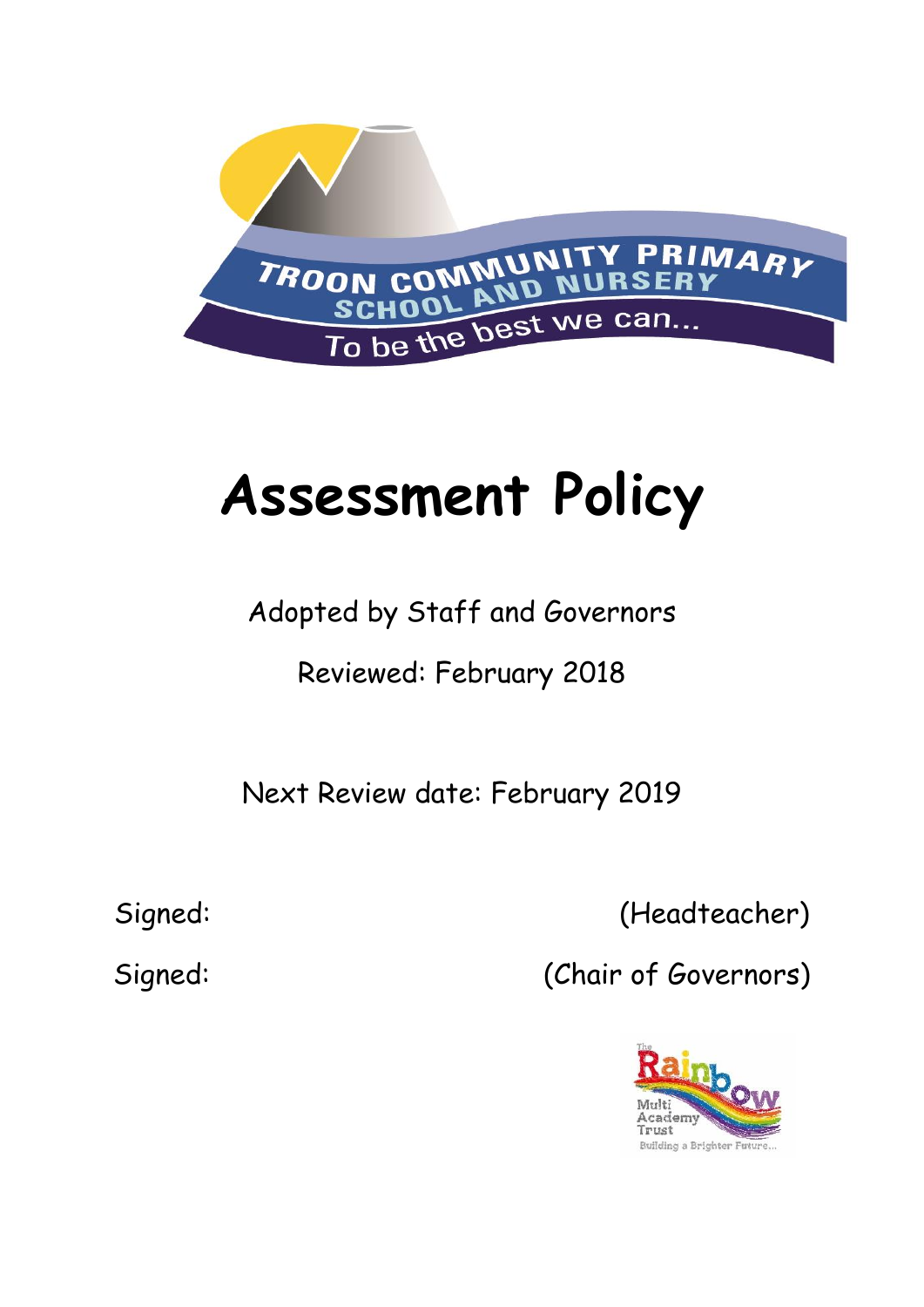# **Rationale**

Assessment is a cyclical process which is integral to teaching and learning allowing children to reach their true potential. It should be incorporated systematically into teaching strategies in order to promote consistently good progress for individuals, groups and cohorts. At Troon School, we use the National Curriculum as a starting point for all of the teaching and learning experiences that we provide for our children.

# **Aims**

- Monitor and record the attainment and progress of individuals, groups and cohorts
- Use attainment and progress information to guide teachers' planning, strategies and use of resources and plan intervention
- Inform parents and the Governing Body about progress and attainment
- Ensure a consistent approach to measure progress towards and against national standards

# **Types of Assessment**

# **Formative**

This is the ongoing, day-to-day assessment which is carried out by teachers and is key to effective classroom practice. The WALHT (We are learning how to…) and the Success Criteria are shared with pupils and they play an important role through the self-assessment of their own learning. Formative assessment is used by teachers to inform planning, resources and support in order for all children to progress.

A range of 'Day-to-Day In-School Formative Assessments', will be used including, for example,

- reference to Owl targets in English and next steps in Maths
- Accelerated Reader (KS2)
- making use of rich question and answers
- Marking of pupils' work (See Marking Policy)
- Observational assessments
- Fast Maths and Fast Arithmetic
- Scanning work for pupil attainment and development
- Discussions with children
- Pupil self-assessment e.g. self-marking against agreed success-criteria
- Peer marking
- Reflection Time (known as Blue Pen Time)
- Pupil conferencing

#### **Summative**

Children in KS1 and KS2 are assessed periodically - progress and attainment data is recorded on Classroom Monitor by teachers every half term. Progress tests and distance learning activities are used to support teachers with making accurate teacher assessment judgements.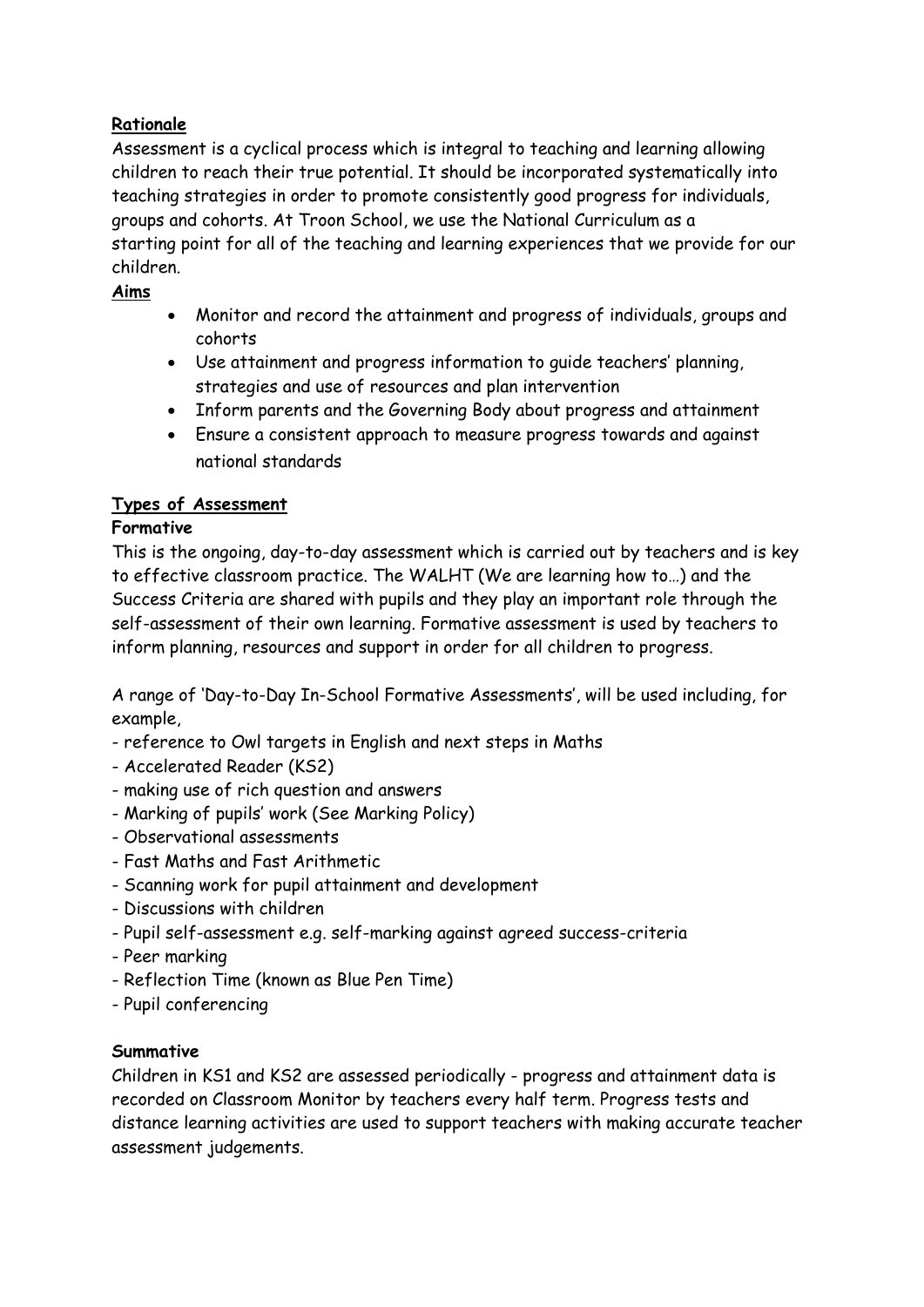These assessments are carried out towards the end of every half term (six times per year) and are used to monitor the performance of individuals, groups and cohorts as well as identifying gaps and next steps for planning.

Assessments including RWI Reception and KS1, termly Star reading tests in KS2, Abacus active learn maths half termly progress tests, Rising Stars SPaG half termly tests and the Big Write moderation grids across KS1 and 2 contribute to overall judgements.

## **National/Transitional**

At key points through primary school, children are assessed against national expectations. These are:

- End of EYFS
- End of Year 1 (Phonics Screening)
- End of KS1 (Year 2 SATs)
- End of KS2 (Year 6 SATs)

#### **Key Groups**

All individuals and cohorts are tracked throughout the year and discussed at Pupil Progress Meetings. Focus groups include:

- Gender
- Pupil Premium
- SEND
- More able
- Lower Attainers
- Vulnerable learners

#### **Roles and Responsibilities**

- Governing Body: Monitor whole school attainment and progress data
- Headteacher: Hold teaching staff to account for pupil attainment and progress through the monitoring of assessment data and performance management targets
- Senior leaders: Use data analysis to effectively monitor the performance of individuals, groups and cohorts.
- Teachers: Carry out regular, accurate assessment of pupils, provide highquality feedback and use assessment information to inform planning
- Support staff: Support children with their learning as directed by class teachers and provide feedback on children's learning
- Parents/Carers: Support children with home learning

## **Assessment Criteria**

Following the implementation of a new National Curriculum, the government has removed the level descriptors which were previously used to measure progress and attainment. With levels removed and the focus on securing progress for every pupil, we now have a new way of recording and measuring pupil attainment and progress.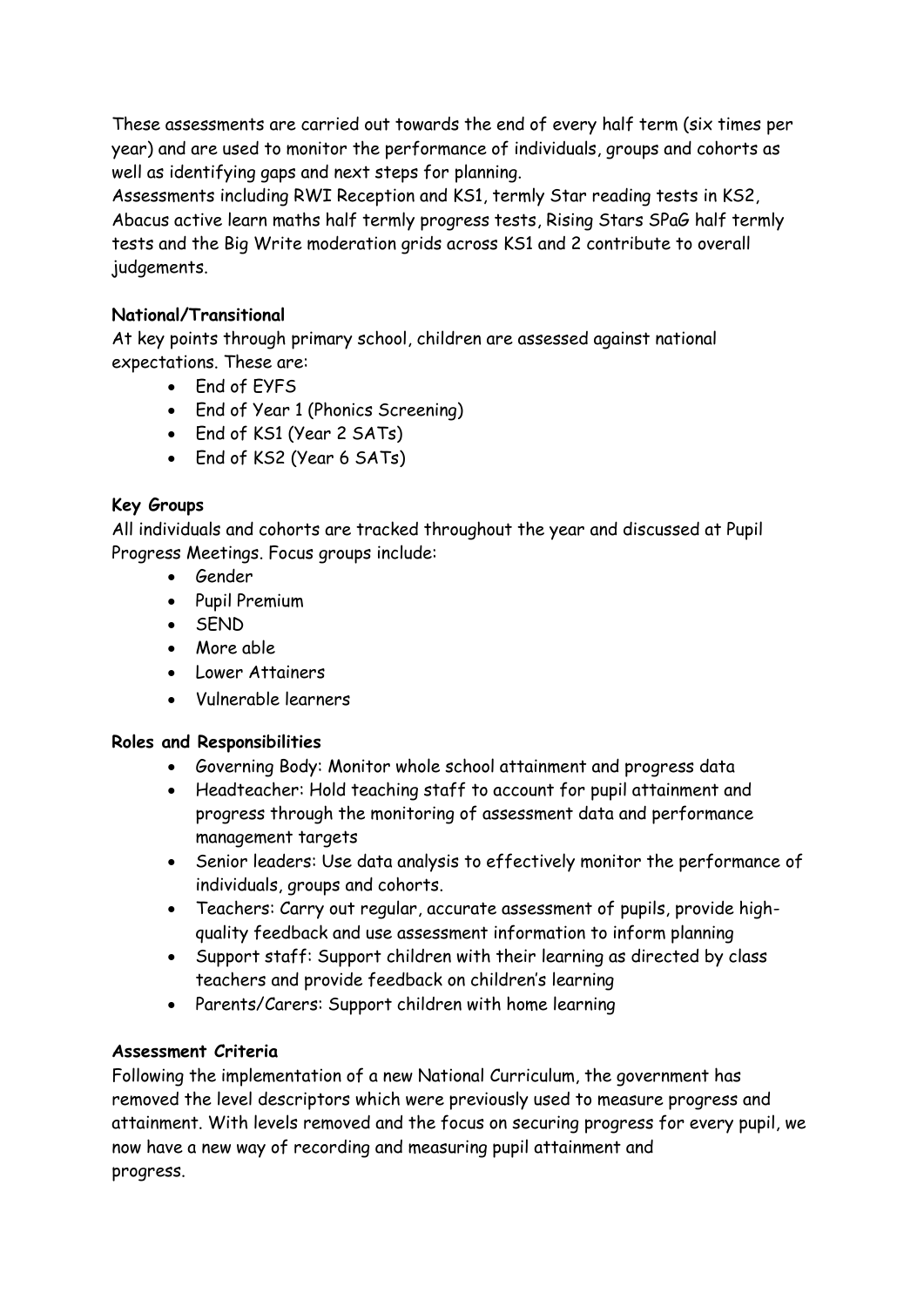On Classroom Monitor teachers will track progress by highlighting an objective once if it has been taught, twice if the objective is almost achieved but not yet secure, three times when the objective is achieved and four times if a child has exceeded the objective and there is evidence of mastery.

Children will now be assessed in year group 'bands,' (Band 1-Band 6) which will be divided as follows:

*Beginning, Beginning +, Developing, Developing +, Secure, Exceeding*

#### **Communication with Parents**

Children's attainment and progress will be discussed at Parent Consultation Meetings which take place regularly during the school year. Teachers are also available for informal consultation if parents wish to discuss their child's learning at other points. End of year reports will comment on children's attainment and progress and key assessment data will be included in these reports.

#### **Marking/Feedback**

*Please refer to the Marking Policy* **Home Learning** *Please refer to the Home Learning Policy*

#### **Early Years Assessment**

Our school is a place where everyone is treated equally, encouraged and respected. We believe that all children should be able to achieve their full potential academically, socially and emotionally. We are committed to our school being a safe and inclusive place where learning is nurtured and encouraged in a happy, caring and fun environment. We all work for our school to be a happy place where good behaviour is expected and all children enjoy their educational journey.

In the Nursery, baseline information is gathered from the home visit and observations made within the first 2-3 weeks. In Reception children are assessed using Early Excellence Baseline Assessment which is then reported.

In both Nursery and Reception teachers use their professional judgement to assess the age band children are working 'within' across the EYFS 7 areas of learning (divided into 17 separate strands).

#### **Expected Standards for Early Years are;**

#### **Nursery**

On entry: 22-36+ or 30-50- age bands

At the end of Nursery : Most children will be secure in the 30-50 age band , some may be entering the 40-60 age band. 22-36 months = Below ARE and any other lower age band below = Significantly below ARE